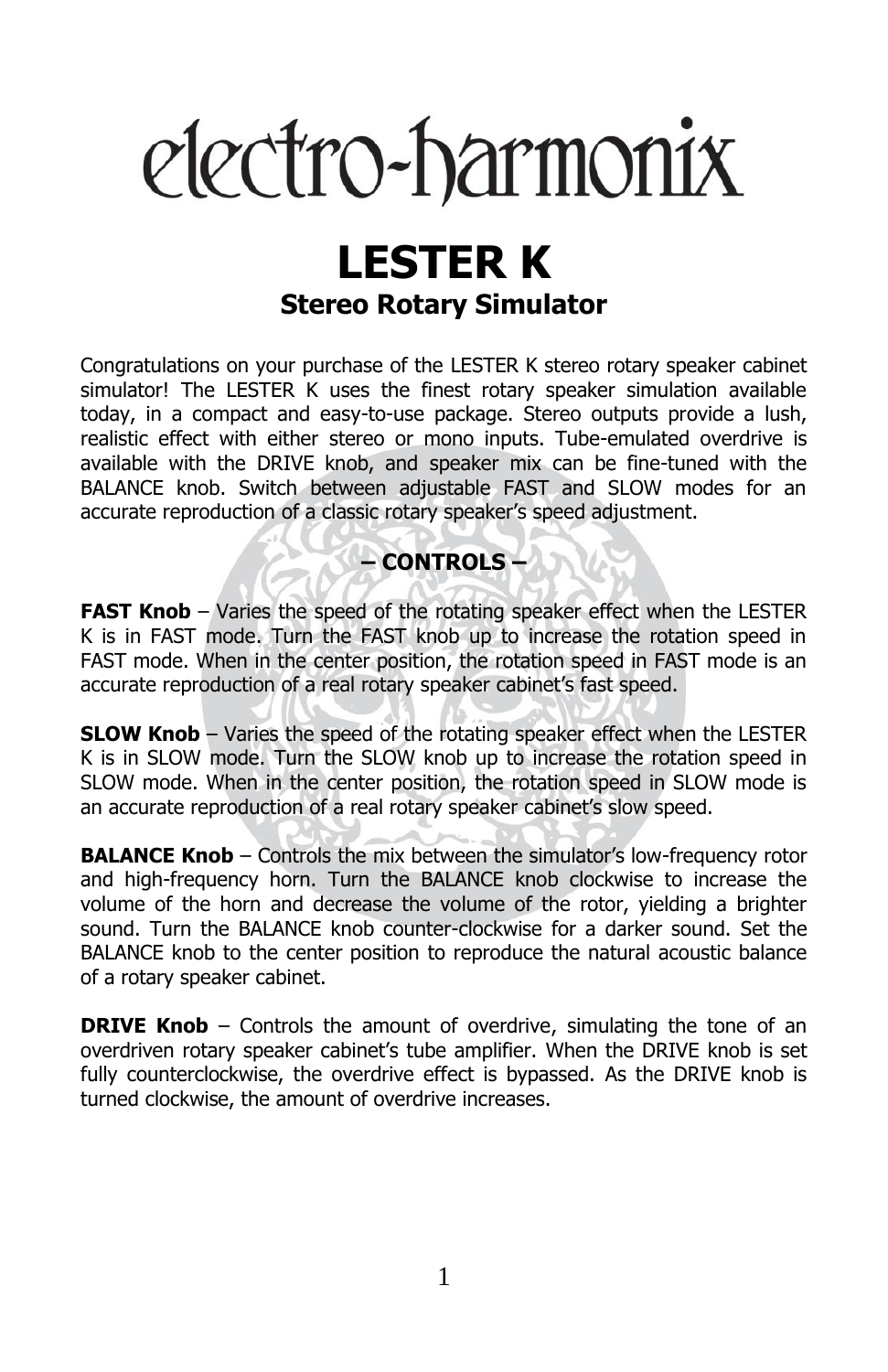**VOL Knob** – Controls the output volume of the LESTER K. As the VOL knob is turned clockwise, the output volume increases.

**BYPASS Footswitch** – This silent footswitch selects whether the LESTER K is in buffered bypass mode or effect mode.

**SPEED/BRAKE footswitch** – This silent footswitch selects the speed mode of the LESTER K. Tap the SPEED/BRAKE footswitch to switch between FAST and SLOW modes. Press and hold the SPEED/BRAKE footswitch for at least half a second to enter BRAKE mode. See "Operation and Description of Modes" on the next page for more information on the speed modes of the LESTER K.

**LED** –When the LESTER K is in effect mode, this LED is lit. The LED pulses between green and orange at the speed of the low frequency rotor oscillation.

**MONO/L and R INPUT Jacks** – The LESTER K can be used with either mono or stereo inputs. The input jacks are labeled MONO/L and R. When using the LESTER K with only one input, we suggest you use the MONO/L input. The input impedance presented at each input jack is  $2M\Omega$ .

**MONO/L and R OUTPUT Jacks** – The LESTER K has true stereo output. The output jacks are labeled MONO/L and R. If using the LESTER K as a mono effect, we suggest you use the MONO/L input and output. The LESTER K can also be used with mono input and stereo output: plug your input into the MONO/L jack and then connect the MONO/L and R Outputs to two separate amps or inputs on a mixing board. The output impedance of each output jack is  $680\Omega$ .

**9V Power Jack** – Plug the output of the LESTER K's supplied EHX9.6DC 200mA AC Adapter into the 9V power jack located at the top of the LESTER K. The LESTER K requires 135mA with a center negative plug.

### **– OPERATION AND DESCRIPTION OF MODES –**

The LESTER K has three modes of operation: FAST, SLOW, and BRAKE, which simulate the three rotation speeds of a classic rotary speaker cabinet. In normal operation, tap the SPEED/BRAKE footswitch to switch between FAST and SLOW modes. Set the FAST and SLOW mode oscillation speeds with the FAST and SLOW knobs. The oscillation will accelerate or decelerate to the new mode, and the LED will pulse to indicate the oscillation speed of the low-frequency rotor.

**FAST mode** – FAST mode oscillates at the fast speed of a rotary speaker unit for a tremolo-like effect. With the FAST knob at the center position, the highfrequency horn oscillates at 6.2Hz, and the low-frequency rotor oscillates at 5.9Hz. Using the FAST knob, the horn's rotation can be adjusted between 1.55Hz and 24.8Hz and the rotor can be adjusted between 1.475Hz and 23.6Hz.

**SLOW mode** – SLOW mode oscillates at the slow speed of a rotary speaker unit for a chorale-type effect. With the SLOW knob at the center position, the high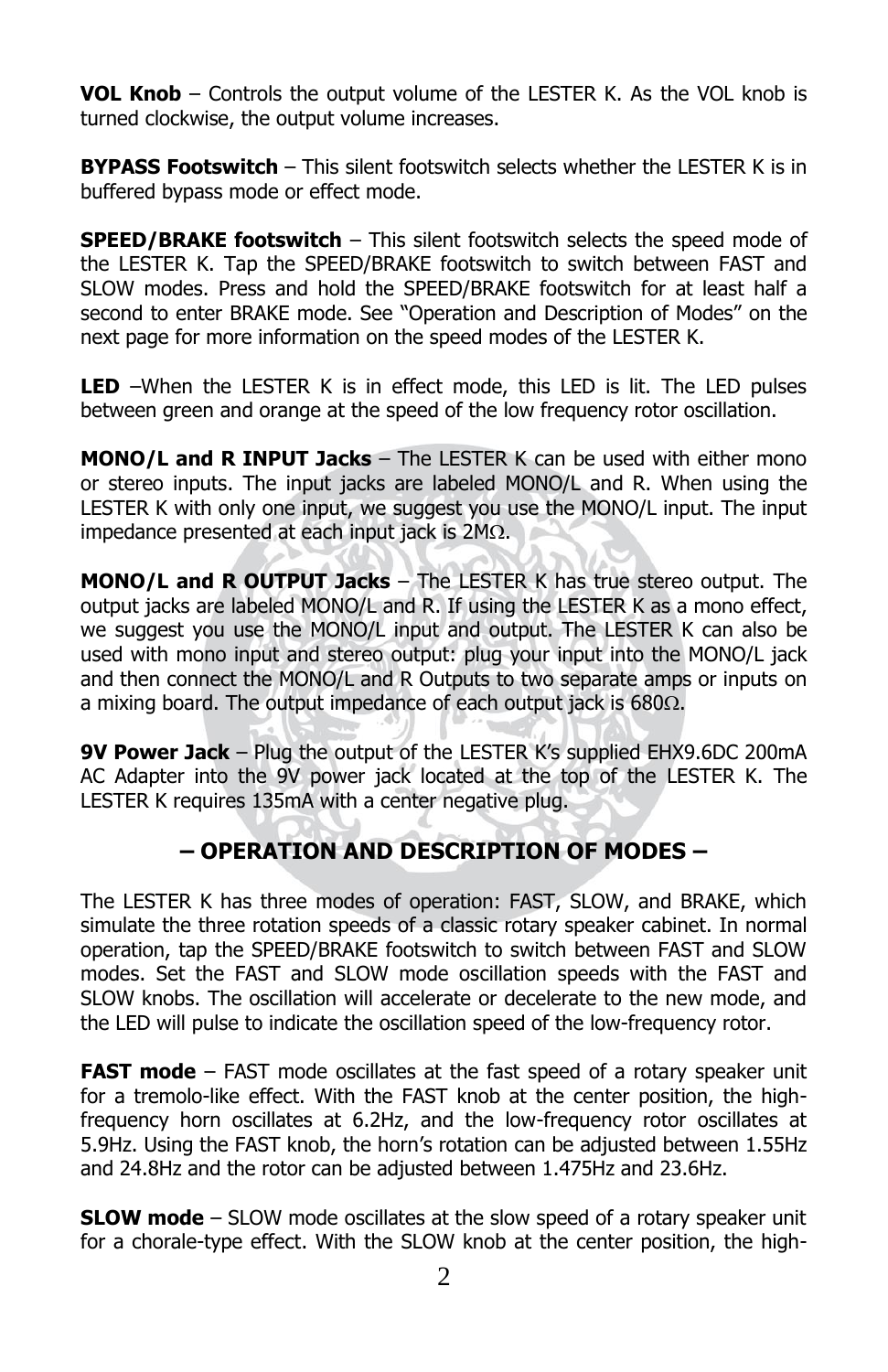frequency horn oscillates at 0.8Hz, and the low-frequency rotor oscillates at 0.7Hz. Using the SLOW knob, the horn's rotation can be adjusted between 0.1Hz and 3.2Hz, and the rotor can be adjusted between 0.0875and 2.8Hz.

**BRAKE mode** – To enter BRAKE mode, press and hold the SPEED/BRAKE footswitch for half a second. The LESTER K will gradually decelerate to a stop, and the LED will hold steady at one color. Once in BRAKE mode, tap the SPEED/BRAKE footswitch to return to either FAST or SLOW mode. The LESTER K will return to whichever mode you were in before entering BRAKE mode.

#### **- WARRANTY INFORMATION -**

Please register online at http://www.ehx.com/product-registration or complete and return the enclosed warranty card within 10 days of purchase. Electro-Harmonix will repair or replace, at its discretion, a product that fails to operate due to defects in materials or workmanship for a period of one year from date of purchase. This applies only to original purchasers who have bought their product from an authorized Electro-Harmonix retailer. Repaired or replaced units will then be warranted for the unexpired portion of the original warranty term.

If you should need to return your unit for service within the warranty period, please contact the appropriate office listed below. Customers outside the regions listed below, please contact EHX Customer Service for information on warranty repairs at info@ehx.com or +1-718-937-8300. USA and Canadian customers: please obtain a **Return Authorization Number** (RA#) from EHX Customer Service before returning your product. Include with your returned unit: a written description of the problem as well as your name, address, telephone number, email address, and RA#; and a copy of your receipt clearly showing the purchase date.

#### **United States & Canada**

EHX CUSTOMER SERVICE ELECTRO-HARMONIX c/o NEW SENSOR CORP. 47-50 33RD STREET LONG ISLAND CITY, NY 11101 Tel: 718-937-8300 Email: info@ehx.com

#### **Europe**

JOHN WILLIAMS ELECTRO-HARMONIX UK 13 CWMDONKIN TERRACE SWANSEA SA2 0RQ UNITED KINGDOM Tel: +44 179 247 3258